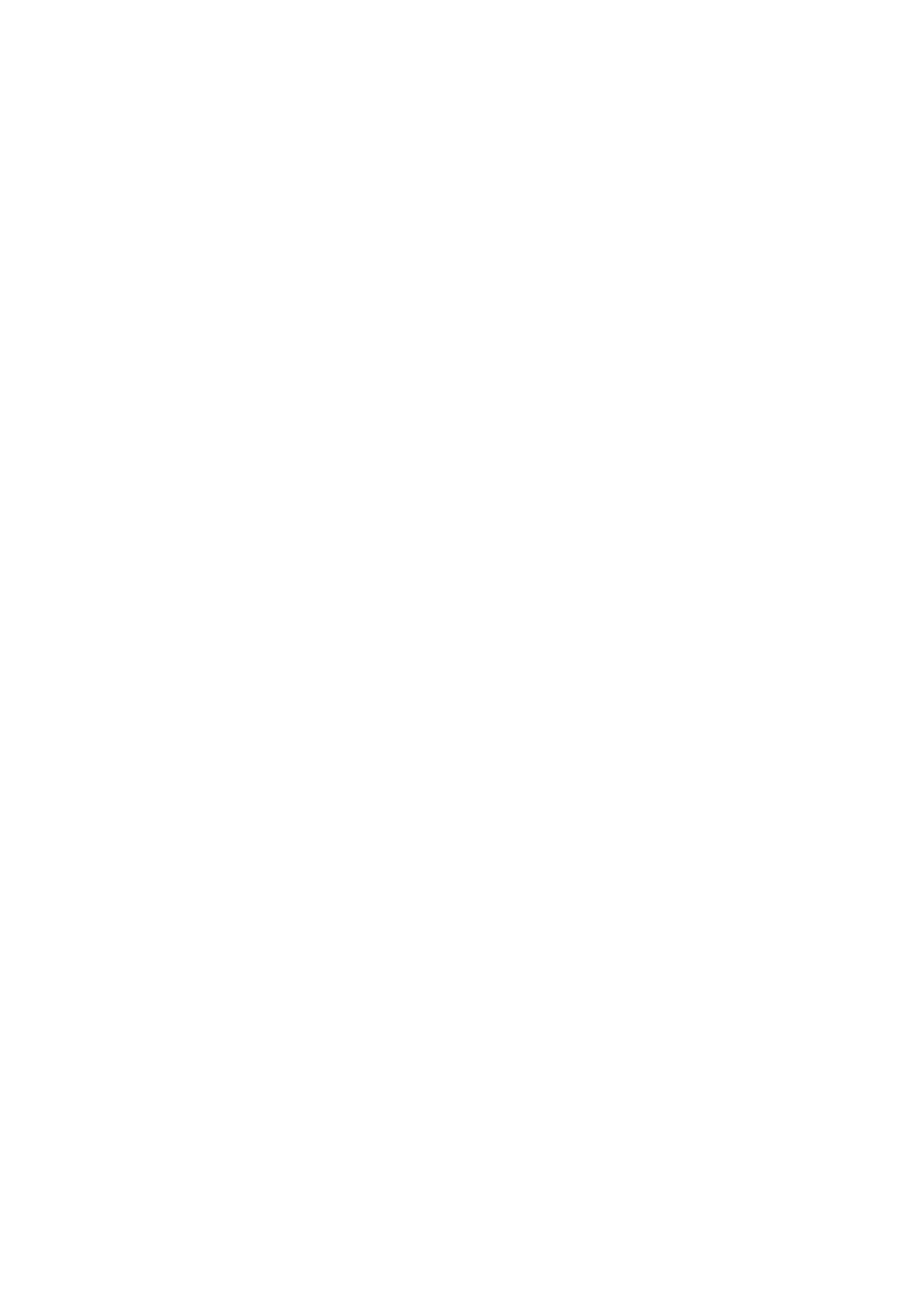# **1. Background**

-

In July 2012, Dave Maré from Motu Research circulated a paper that outlined options for initiating a new longitudinal household survey in New Zealand, and discussed a range of related issues.<sup>1</sup> Feedback was invited from a range of interested parties. A brief set of prompts was provided to stimulate feedback, though was not intended to constrain the scope of feedback. A copy of the prompts is included as Appendix One.

A half-day workshop was held in Wellington on 20 August 2012. At the workshop, Dave Maré provided an overview of the issues and options and of the feedback received. The workshop also included a presentation by Mark Wooden, the Director of the Australian HILDA study, on 'Lessons from HILDA', and a Statistics New Zealand presentation on 'Longitudinal data - Recent Experience and Future Direction' by Anton Samoilenko. All of the workshop materials, together with this summary of feedback, are available at [http://www.motu.org.nz/research/detail/longitudinal\\_household\\_survey.](http://www.motu.org.nz/research/detail/longitudinal_household_survey)

A final version of the 'Issues and Options' paper is available as Motu Working Paper 13- 04 [\(http://www.motu.org.nz/publications/detail/issues\\_and\\_options\)](http://www.motu.org.nz/publications/detail/issues_and_options).

The current paper summarises feedback received on the prospect for a new longitudinal household survey. It provides a balanced account of the range of feedback received, and summarises the main points made by respondents. In many places, we have included quotations from respondents, indicated by italicisation and quotation marks.

## **2. Who provided the feedback and what position did they take?**

Feedback was received from 33 individuals, academic institutions, government departments and independent research institutes (listed in Appendix Two).

- Almost 80 per cent (26) supported a new longitudinal household survey (LHS) in New Zealand (eight with reservations).
- Just over 20 per cent (7) were either uncommitted or dubious.

Those with reservations or doubt had mostly similar concerns:

<sup>&</sup>lt;sup>1</sup> The draft "Issues and options" paper was prepared by Ron Crawford, on contract to Motu Research. Funding for the preparation of the "Issues and options" paper, and for the August workshop, was provided by Statistics New Zealand, the then Department of Labour (now part of the Ministry of Business, Innovation and Employment), the NZ Treasury, and Motu Research. Previous funding was provided by the Motu Foundation. The views expressed in this paper are those of the authors or the respondents and do not necessarily reflect those of the funders. In particular, funding support does not necessarily imply a position on whether a new longitudinal household survey should be established in New Zealand.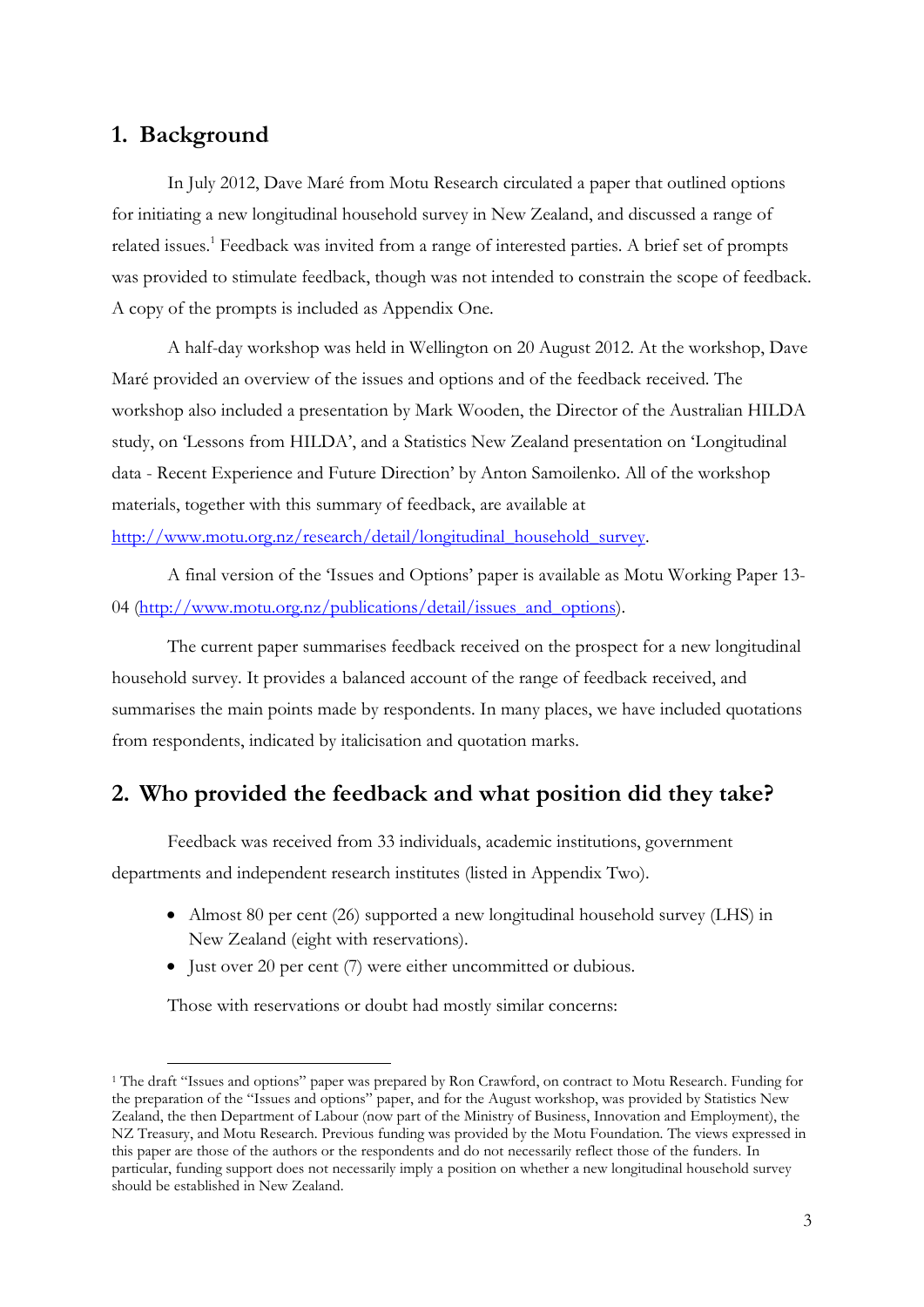- Questioning whether alternative sources of data (such as longitudinally linked administrative data, or ensuring the ongoing viability of the Growing Up in New Zealand Survey [GUINZ] deserved a higher priority;
- The need to clarify the priority of a new LHS relative to Official Statistics priorities;
- The need to demonstrate value for money (and, relatedly, the need for clarity of research objectives) and
- Concerns about the availability of skills to analyse data from the survey.

Generally supportive comments included:

- *"The paper convinced me of the need for a HPS [Household Panel Survey]! I think the argument is compelling actually"*
- *"We support [a] household panel survey; we like the HILDA (Household Income and Labour Dynamics in Australia Survey) model"*
- *"Such a data collection would present many useful research avenues"*
- *"The potential contribution of a well-designed HPS [Household Panel Survey] to causal inference is very significant, and such inferences are critical to good social settings and policy"*
- *"Longitudinal collections are a key requirement for improving national (and international) measurement systems … which failed so dismally in the lead-up to the current financial, economic and social crisis."*

Generally doubtful comments included:

- **•** "The paper is quick to denote the solution . . . The case for such a large investment needs to be more *compelling"*
- **•** "unlocking useful existing statistical material seems a far more feasible and cost-effective approach"
- *". . . I imagine that the cost might be an enormous barrier in the current fiscal climate"*
- *"We are in danger of proliferating stand-alone studies that then cannot be sustained"*

# **3. Which policy and research domains?**

Respondents identified a broad range of domains. Discussion at the workshop highlighted the importance of being able to examine households' experiences across multiple domains.

Research domains that would be informed by a new LHS include (most are domains covered by the existing recognised international LHSs):

- Employment
- Income, expenditure , indebtedness
- Health and wellbeing
- Education and Training
- Housing
- Child outcomes
- Taxation and income support
- Savings and wealth accumulation
- Financial literacy
- Family formation and dissolution
- Poverty dynamics
- Youth transitions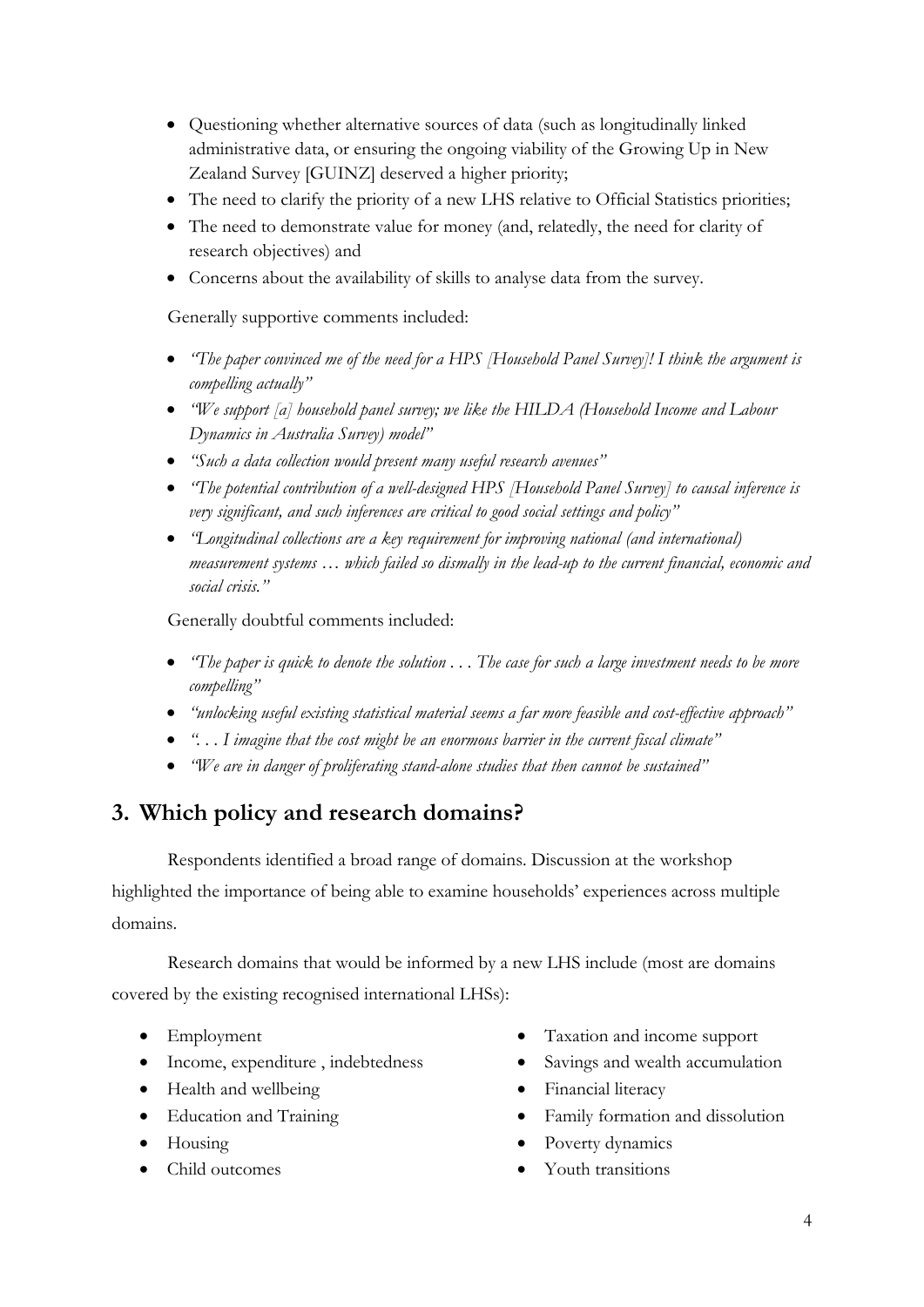- Retirement transitions
- Intergenerational persistence/ mobility
- Migration/Location choice
- Immigration settlement
- Trans-Tasman mobility

# **4. What core content?**

Core content generally means the content that should be covered in each wave of an LHS, or at least with a frequency that adequately captures relevant changes. Some data (e.g. family histories) might be collected once for baseline purposes. Respondents identified:

- Demographics (age, gender, ethnicity)
- Employment (standard and non-standard)
- Income
- Education (attainment and participation, formal and informal)
- Family and Household dynamics
- Health status (physical including obesity, and mental)

Respondents suggested that data should be collected as event histories (where relevant) to enable reliable spell data to be constructed. It is important that the measurement of variables is harmonised for cross-national comparisons, and also that content can respond quickly to emerging issues.

# **5. What additional content?**

A wide range of possible additional content was identified (with respondent burden being managed by administering some content less frequently or only to sub-samples): Suggestions for additional content included:

- Psycho-social attributes/ Noncognitive skills (personality/ attitudes/ behaviours)
- Measures of well-being
- Career aspirations
- Work-life balance
- Health risk factors (smoking, alcohol, diet, activity)
- **·** Discrimination
- Disability
- Childcare
- Literacy
- Household wealth accumulation and decumulation
- Financial literacy
- Housing tenure, quality and expenditures
- Geocoding
- Environmental variables and interactions with the environment
- Sources of funding for tertiary education
- Education/ work experience abroad
- Transport and travel: domestic and international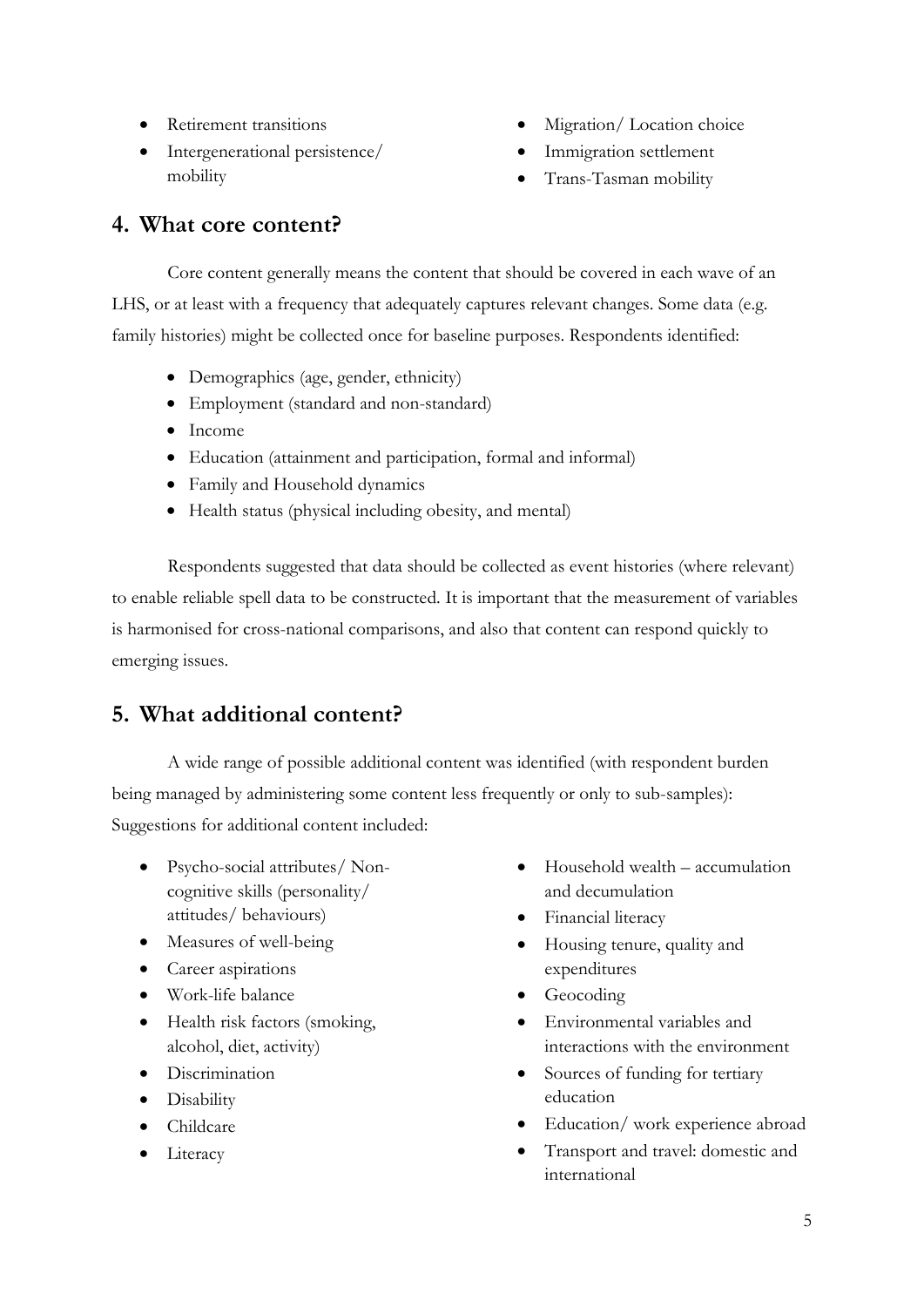- Immigrants: country of birth, language, visa category, length of stay and settlement.
- Participation in Government programmes (e.g. labour market, income support, student loans, Kiwisaver, paid parental leave)
- Information on household finances from bank statements and other financial records (consent being obtained at the first interview, thus reducing subsequent respondent burden).
- Biometric (BMI, grip strength, cheek swabs, but "don't draw blood!")

Some respondents suggested that LHS data could be linked to *administrative data* (such as health data and tax data), subject to informed consent. SoFIE provided a New Zealand example of such a link (with health administrative data) being established successfully, with an over 80% acceptance rate. More stringent protocols for user access to administrative data would likely be needed, depending on its nature. Some thought that it would be better to wait for confidence in the survey to be established before members were asked for consent to links to administrative data. HILDA has not pursued links to administrative data because of potential risks to response rates and attrition.

Again, it was felt that the design should exploit the multi-disciplinary advantages of data from an LHS so that interactions and links across domains and over time can be explored. For example, this could include the relationships between demography and labour markets, or between attitudes and values and objective outcomes.

# **6. The sample**

Respondents contributed views on several aspects of survey and sample design. The summary of responses presented here captures the more specific of the comments.

## **6.1. Size**

- Sufficient to support sub-group, sub-regional, analysis
- A minimum of 5,000 households
- $\bullet$  But some thought SoFIE too small (11,500) [although others pointed out that many international LHSs – such as the BHPS and HILDA – started much smaller]

### **6.2. Indefinite life panel**

There was general support for an indefinite-life panel:

 *"8 years is far too short" - Medium term panels like SoFIE are not long enough to understand the antecedents and consequences of many life events, while controlling for enduring characteristics of individuals.*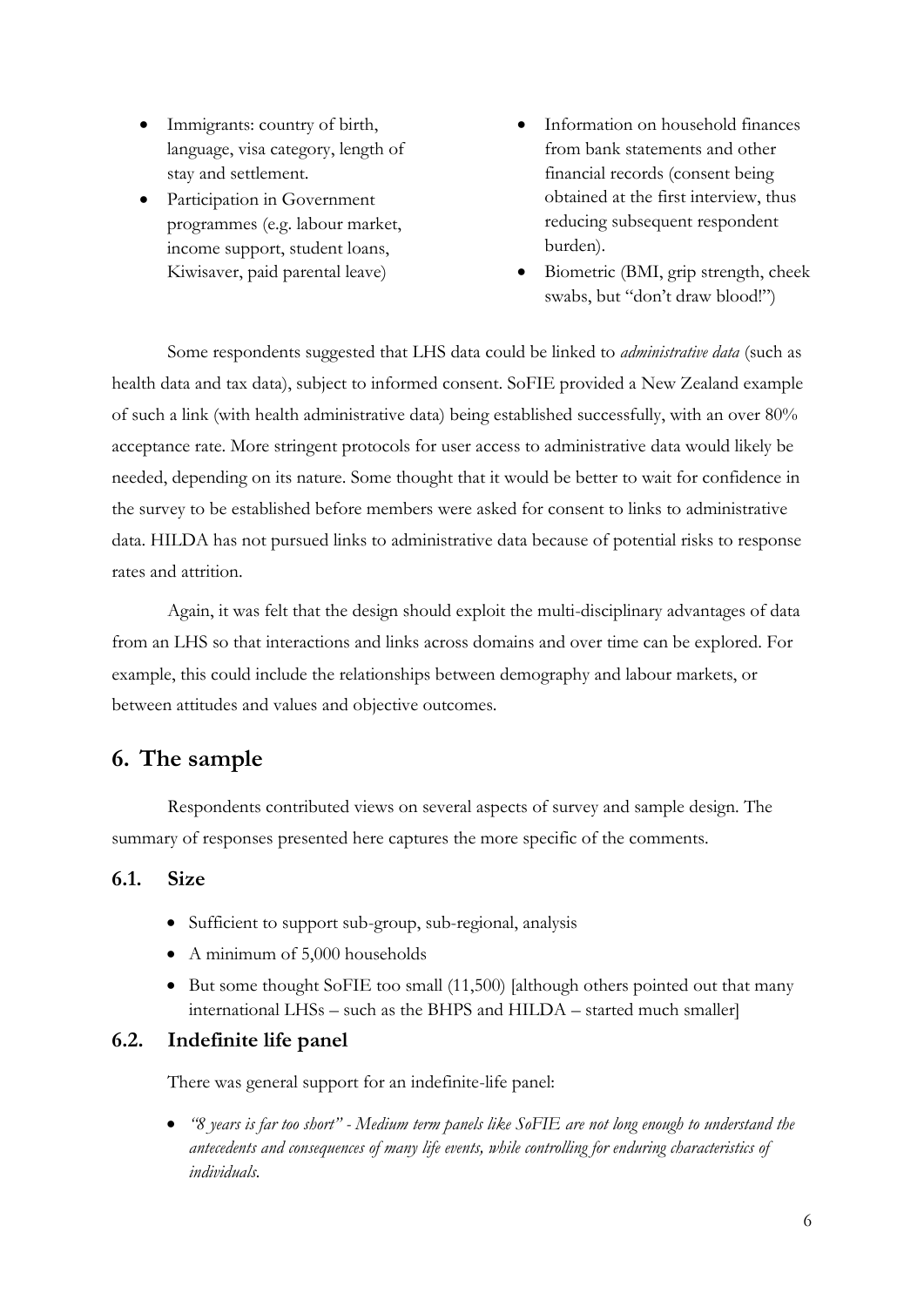- *"This is a no-brainer"*
- *"The decisions individuals and households make are based on a long-term accumulation of outcomes of past decisions. Having that long history enriches the analysis tremendously".*
- *"Coupled dynamics of health, SES, discrimination, psycho-social attributes, and well-being need very long-lived surveys to be worth the expense and bother of collecting the data."*
- *A long life panel better supports an interest in inter-generational effects.*

## **6.3. Target population**

• Nationally representative sample of private households, with all members over the age of 15 interviewed.

## **6.4. Oversampling**

- It was suggested that there should be oversampling of Maori, Pacific peoples, Immigrants, low-income, Asian
- Respondents noted that while oversampling could lead to less precision in estimates overall, this strategy is much cheaper than the alternative strategy of a larger sample to yield precise estimates for sub-populations of interest. Standard sampling strategies always under-represent some parts of the population such as young people with weak attachments to the labour market and family.
- An additional Innovation sample was suggested (for testing survey innovations)

## **6.5. Representativeness of population over time**

Many respondents noted the challenge that exists for all panel surveys, of managing attrition and maintaining representativeness, and some suggested means of managing the risks.

- *"Ongoing funding is dependent on having a viable panel"*
- Use internationally well-established tools to keep response rates high and attrition low over time: tracking between waves, checks in databases, postcards, and "on-theground" tracking, with additional training for interviewers in these techniques. Provide panel members with feedback on the value of the information obtained from the survey. *"The importance of having a really motivated team . . . cannot be overstated"*
- There was some support for incentive payments (as in HILDA) though SoFIE maintained low attrition rates without such payments.
- Use standard following rules (for example following those born to original sample members and a parent of such a child even if not an original sample member) and periodic refresher samples to take account of migration flows. *"NZ has high rates of immigration . . . refresh every couple of years".*
- Some suggested, contrary to international practice, that it would be possible to follow panel members into institutions (such as prisons); and overseas – especially if low cost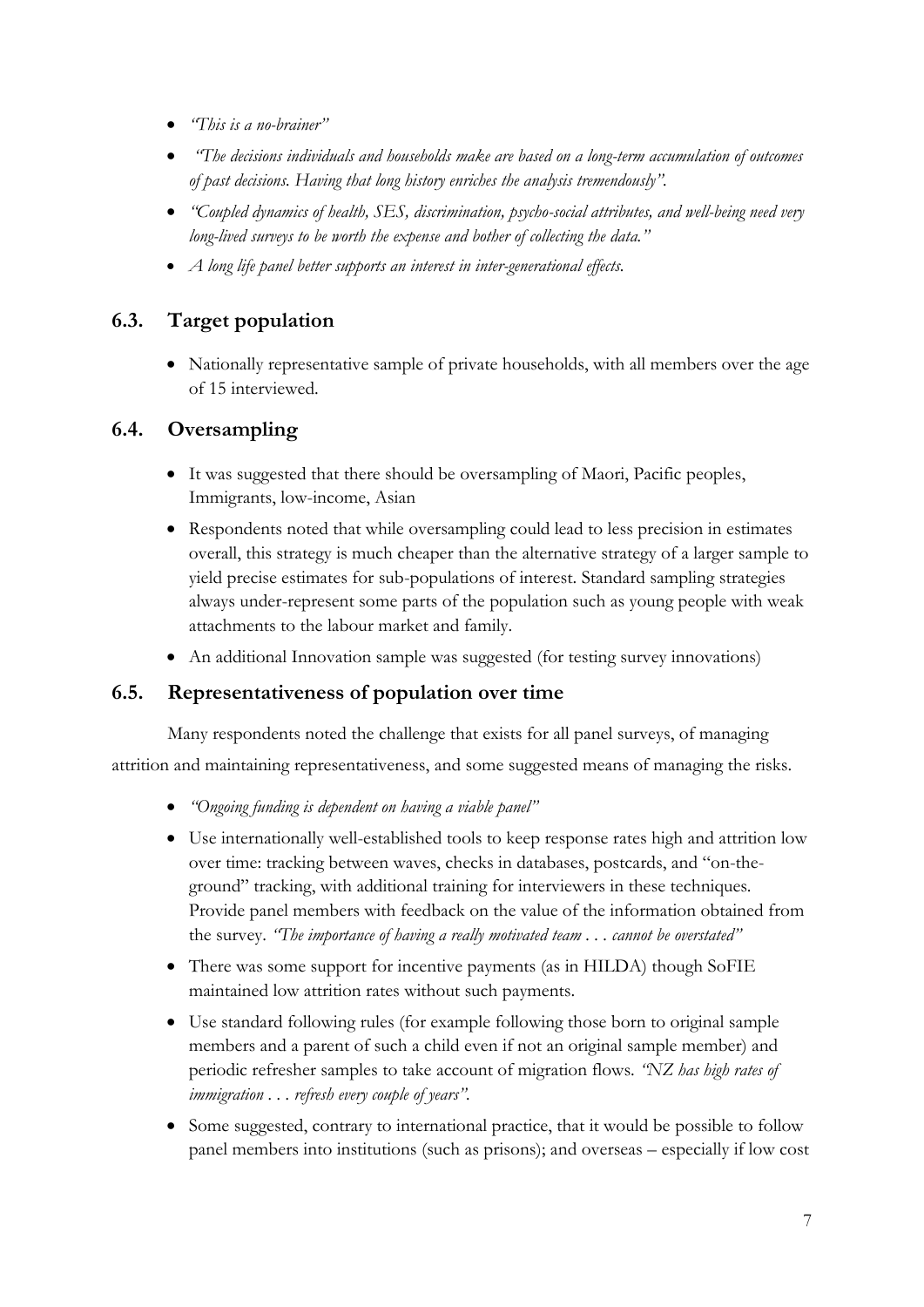interviewing techniques could be used (e.g. via the internet or Skype) or, in the case of Trans-Tasman movements, through reciprocal arrangements with HILDA.

 But *"previous research suggests that non-random attrition is NOT a big deal in many research contexts*". While attrition reduces the sample size and the precision of estimates, crosssectional representativeness can be addressed through the use of weights.

# **7. Interviewing**

Respondents identified a range of options and tradeoffs for administering interviews.

- Annual interviews possibly spread over a full year (as in SoFIE) if event histories were collected that allowed construction of variables that maintained comparability across survey members interviewed at different times.
- A range of interview modes discussed, including
	- o First wave as face-to-face (Computer Assisted Personal Interview)
	- o Computer Assisted Telephone Interview/ Self completion (including Audio and Computer Assisted Self Interview)/ Internet. Self-completed questionnaires have the advantage of encouraging responses to sensitive topics and saving on interviewer time, but could entail additional costs if interviewers have to return to retrieve paper forms.
	- o *"You have to provide the ability to conduct some interviews in the field (c. 10%) or you'll lose sample"*
	- o *"Follow best practice"*
	- o Administered in multiple languages (but note that which is *"lost in translation"*)

## **8. Governance and management**

There were two contrasting sets of responses about how a longitudinal household survey should be managed, based on whether the survey should be managed and run by Statistics New Zealand or by an independent organisation.

Some respondents (mostly central and local Government agencies) favoured leadership from Statistics New Zealand, given the large investment that would be involved and a feeling that this could only be justified and sustained by a new LHS being a key component of New Zealand's social science infrastructure. This was tempered by the observation that successful overseas LHS's are usually run from outside central statistical agencies, and the expectation that outputs would need to be more readily available for research and analysis than has hitherto been the case with official collections in New Zealand.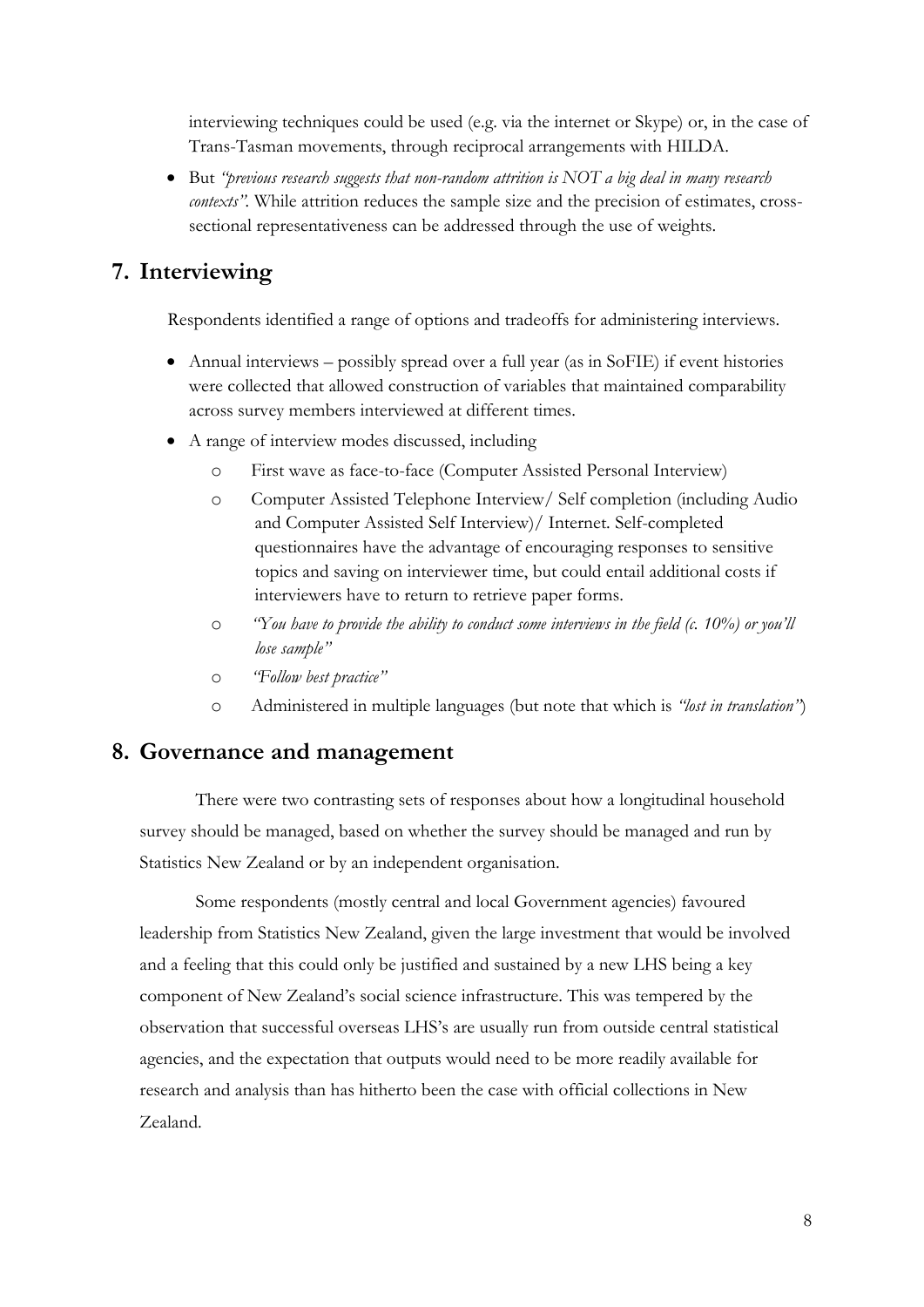- "StatsNZ is the proper lead agency for such surveys . . . though admittedly [it] would have to substantially change the way it has worked"
- "Statistics New Zealand [should be] data custodian, plus a body representing key stakeholders for guidance"
- *"A partnership approach"* (various combinations of StatsNZ/ Govt Agencies/ NZ research groups/ international collaborators)

However, a clear majority of respondents thought a LHS should be designed and managed by an agency at arm's length from Government. In addition, strong multidisciplinary scientific oversight of a new LHS is needed. This could include representation on a reference group from a wide range of social sciences covering, for example: economics, political science, psychology, sociology, geography, education and also epidemiology and gerontology.

- *"Same as HILDA, run through an independent research institute"*
- *"Statistical agencies may not have an advantage in that they are mostly built to field a Census and cross-sectional surveys"*
- *"Administration . . . handled outside the government . . . to best capture a broad range of objectives and keep up with new developments"*
- *"Scientific governance is critical . . HILDA provides a good template"*
- *"A clear programme of [research]" . . . with "a nominated leader and nominated principal investigators"*

Most respondents agreed that the design and management of a new HPS would benefit from input from overseas expertise in this field.

# **9. Funding**

Many respondents identified the securing of ongoing funding as a key challenge to be

met.

- *"Funding should be stable and not time limited"*
- *[Given the scope and scale] "Government funding, direct or indirect, is inevitable."*
- **•** "It should be Vote: Statistics" [to relieve pressure on funding for other social science projects]
- *"at arm's length"*
- *"Funding would be best secured at arm's length from a govt department, such as via social science infrastructure funding"*
- *". . . administered by an agency that is at arm's length from government. Motu and/or Stats NZ [sic] would be good candidates."*
- *"Something like a Science Foundation, not tied to government programs and policies, would be optimal"*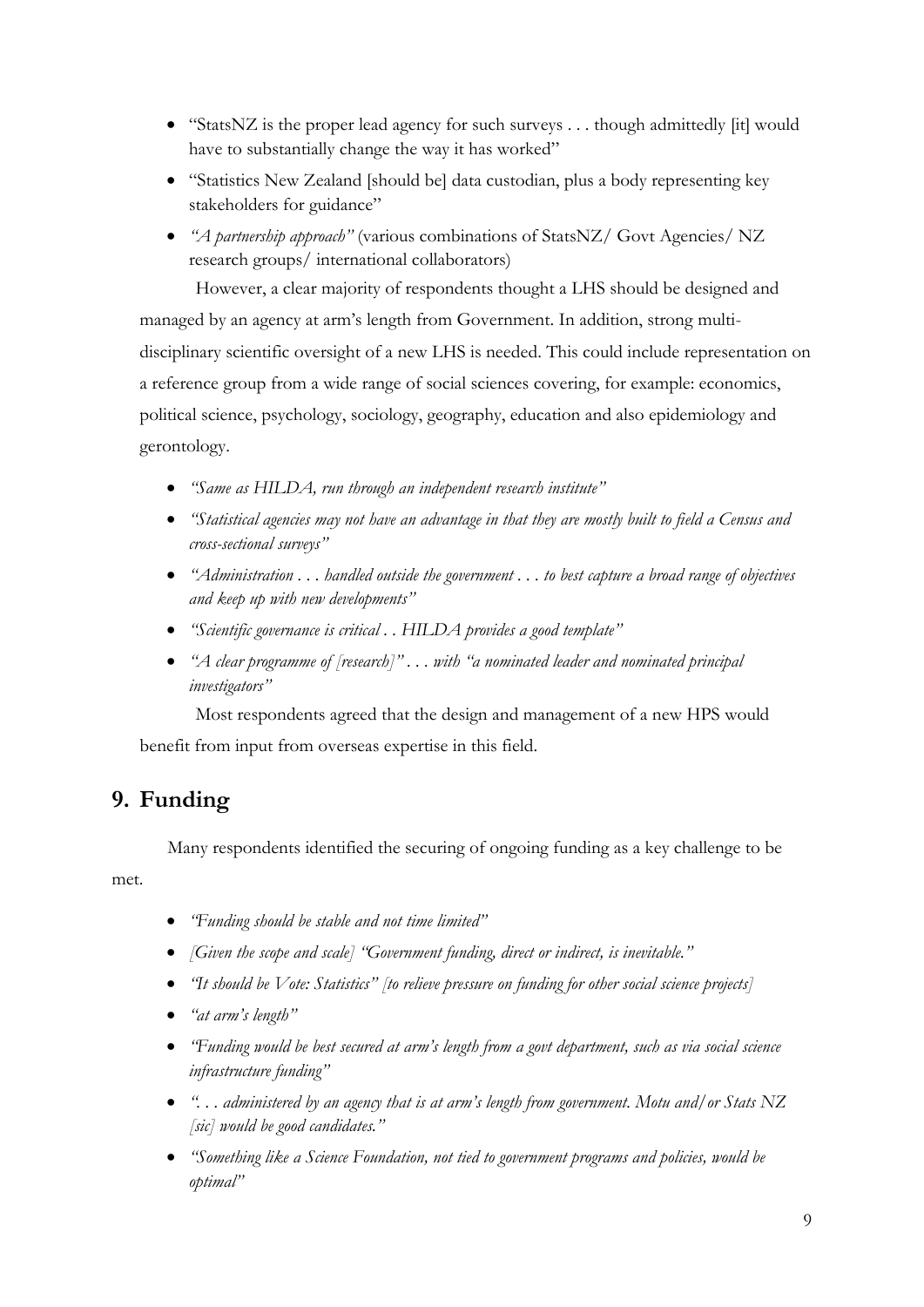- *". . . some financial involvement from the private sector and perhaps philanthropic bodies, both here and overseas"*
- Supplementary funding could be derived from a range of Government agencies and be attached to particular survey modules designed to address defined research questions.

# **10. Data access and user support**

Almost all respondents favoured relatively easy and low cost access to data – especially as compared to current arrangements in the official statistics system in New Zealand. Most saw data access for international LHSs not administered by official agencies as the desirable model.

- *"Data accessibility would be my bottom line"*
- *"relatively unrestricted access is critical to good user take-up"*
- *"It must be more accessible than current microdata"*
- *"Rapid processing and dissemination"*
- *"SoFIE was not successful because few people could access the data – and it was prohibitively expensive – and it was poorly documented – and it was difficult to use"*
- *"The administrator . . . should produce adequate documentation including a user's guide"*
- *"Ideally, the data would be accessible through a website and users would be able to customise and download their data tables"*
- *"If the data are not used, the benefit/cost ratio will remain low. And use is cumulative – snowballs"*
- *"it is possible to design arrangements that both allow use and address confidentiality concerns".*
- Allowing easy access to international researchers (e.g. through participation in the Cross-National Equivalent File that harmonises data from a range of international LHSs through data deposited at Cornell University) would provide pay-offs in terms of free comparative research on New Zealand.

Respondents reflected on the NZ experience with SoFIE and the contrasting example set by international LHSs such as HILDA and noted that getting a good return on the initial investment in a survey depends on factors such as

- establishing a sound data infrastructure from the beginning, combined with
- a well thought-through strategy for making data available in a readily usable and timely form, together with user support in the form of internet based resources, training workshops, reports and conferences.
- **•** "The contrast between using SoFIE data and using HILDA data is remarkable you pay a few *hundred Australian dollars to get a copy of HILDA data, and comprehensive and detailed documentation, including code to help you get started. When I started using HILDA, I was running analyses the same day I put the HILDA disk into my computer. SoFIE, on the other hand, costs thousands of NZ dollars to access, which you can only use if you go into Wellington Statistics New Zealand, the documentation is limited, it takes several days to get the data into a useable form (and initially it took several months), and there have been ongoing issues with data quality."*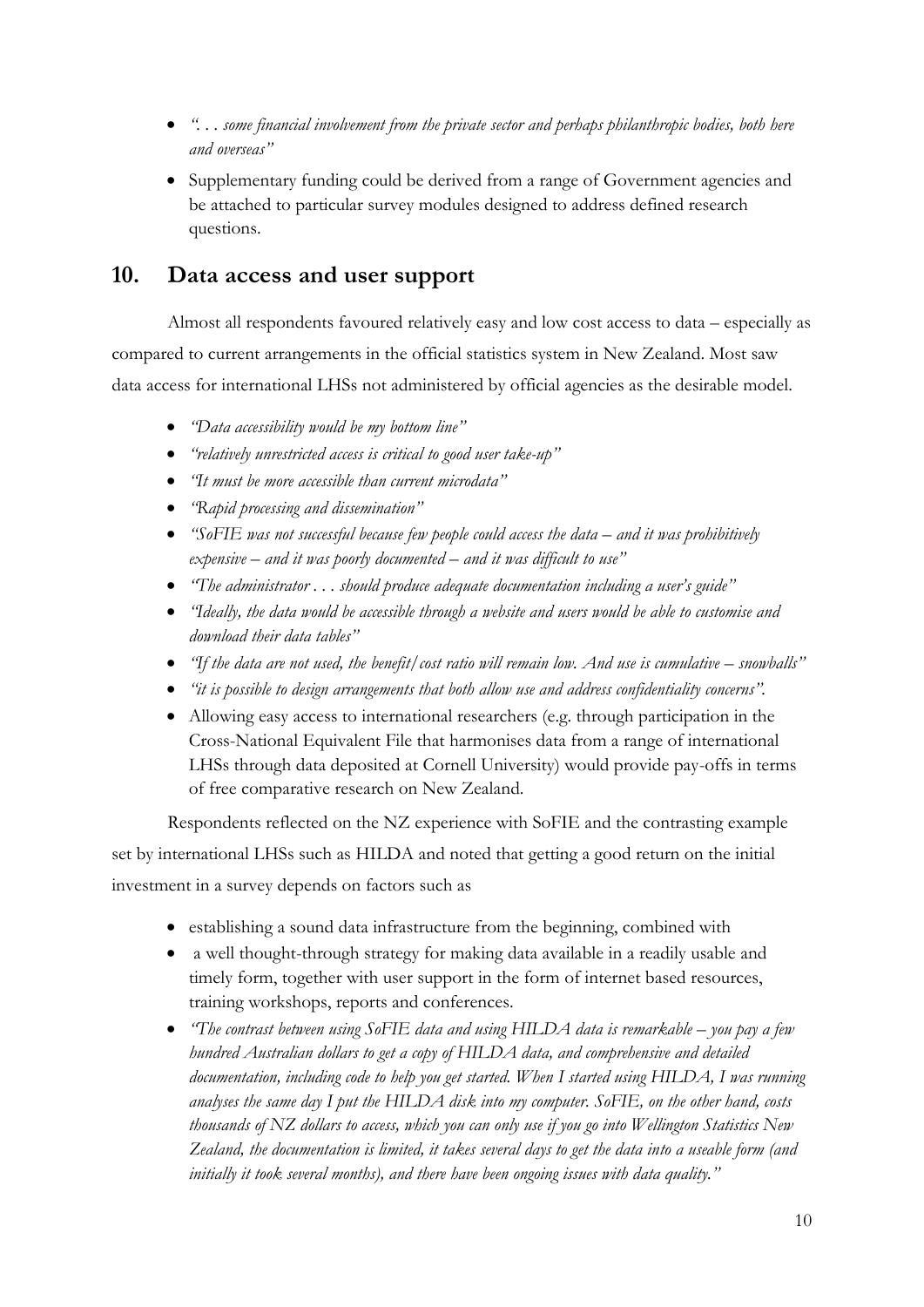# **11. Alternative or complementary data sources**

For those who questioned the value of a new LHS, the most important issue was the

potential to meet data needs from existing and developing alternative sources.

- *"more value could be derived from the longitudinal surveys 'owned' by NZ Statistics (sic) . . . but only accessible to a limited set of researchers"*
- *". . . piggy-backing this on existing studies could be useful (either Growing Up [In New Zealand] or Census)"*
- Longitudinally linked administrative data could meet future data needs at relatively lower cost, but:
	- o *"Existing data sources cover too narrow a range of information to be regarded as a complete replacement for longitudinal surveys."*
	- o The technical and socio-legal difficulties and limitations in linking and using administrative data should not be underestimated (as illustrated by difficulties with the UK Work and Pensions Longitudinal Study where access is limited by very stringent constraints imposed by confidentiality, privacy and data security concerns).
	- o Longitudinally linked administrative data generally do not provide a household context for events; nor are variables necessarily defined in ways that are useful to researchers or consistent (such as ethnic variables), or available in a form that accurately records the timing of events. In addition, a purpose designed LHS will likely support multi-disciplinary research better than administrative data.
	- o Linked census data is not frequent enough for many research purposes.

Others argued that a new LHS would be complementary to data from existing sources

- LHSs *"adds value to what we can get from birth cohort studies"*. Cohort studies (such as GUINZ , the DMHDS and CHDS) by design do not provide a representative picture of the current population – a LHS would provide a useful check on wider and current applicability of their findings.
- *"the data from HILDA would complement IDI [Statistics New Zealand Integrated Data Infrastructure]".* One response identified a wide range of topics where an LHS could provide longitudinal data not available through administrative sources, including: aspects of housing (especially dwelling type and annual expenditures), retirement related subjective definitions and behaviour, youth transitions to work and life-long education and training (including informal education and training), experience of unemployment and underemployment as well as alternative forms of employment, detailed childcare and other caring arrangements, some domains relating to immigrants' settlement experiences, trans-Tasman migration and comparative return to skills in Australia and New Zealand.
- An LHS would provide greater flexibility than administrative data in responding to emerging issues.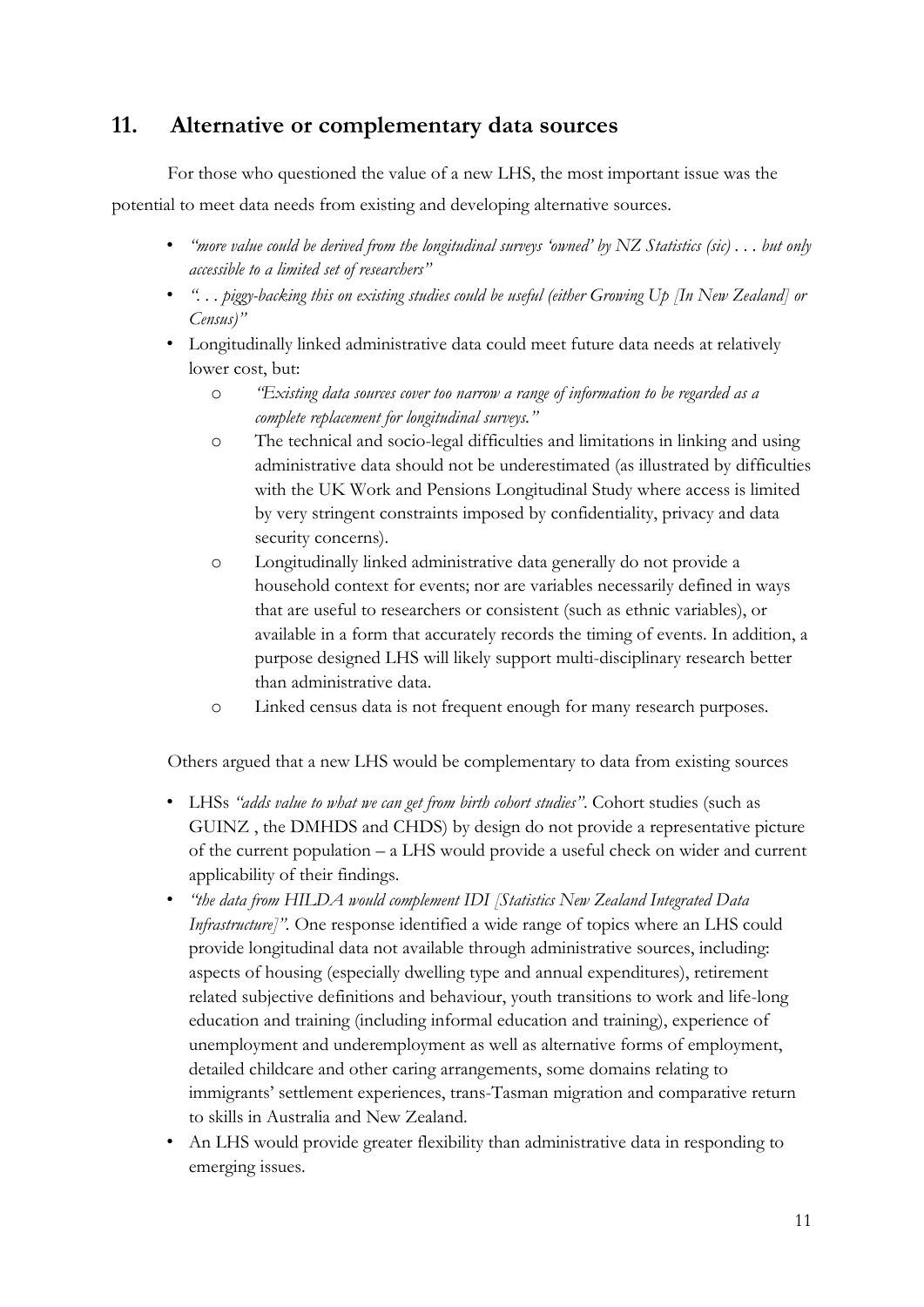# **12. HILDA [Household Income and Labour Dynamics in Australia]**

The issues and options paper had noted the possibility of some form of coordination with the Melbourne Institute, who manage the HILDA survey. Social, economic, cultural and political similarities between Australia and New Zealand, as well as proximity raise the possibility that a new LHS in New Zealand could piggy-back on or collaborate with HILDA.

Respondents provided a range of views on the strengths and weaknesses of such coordination or collaboration:

• *"HILDA is in all respects the most suitable model for NZ"*  In particular there would be:

- *"Savings in . . . developing the local expertise and infrastructure"*
- *"Improved cross-country [Trans-Tasman] analysis"*
- Improved ability to study the nature of and consequences of Trans-Tasman migration

#### But:

- *"The economies of scale . . . will be modest . . . and will lead to conflicts in priorities"*
- The design and direction should be in the control of people who know the policy issues of NZ, know its institutions, and are knowledgeable about NZ population specifics"
- *"How does that grow capacity [for applied research] in New Zealand?"*

## **13. Other issues**

Several respondents expressed reservations about the availability in New Zealand of people with relevant skills to analyse data from a LHS:

- Research and analysis skills
	- o *There is a need to "ensure a sufficiently robust cohort of well-trained researchers come through" [who can analyse the data]*
	- o *"If the data are not made accessible, . . . there are no incentives for people to learn"*
- *"Manage expectations from the beginning (without scaring people off of course)"*
	- o *"It would not begin to deliver its full value for another 5-10 years"*

# **14. Where to next?**

In response to the generally positive feedback received. Motu Research will continue to coordinate support for a new longitudinal household survey in New Zealand.

Many respondents noted that the issues and options paper fell short of being a full business case for a new longitudinal household survey. This is a fair comment, and reflects that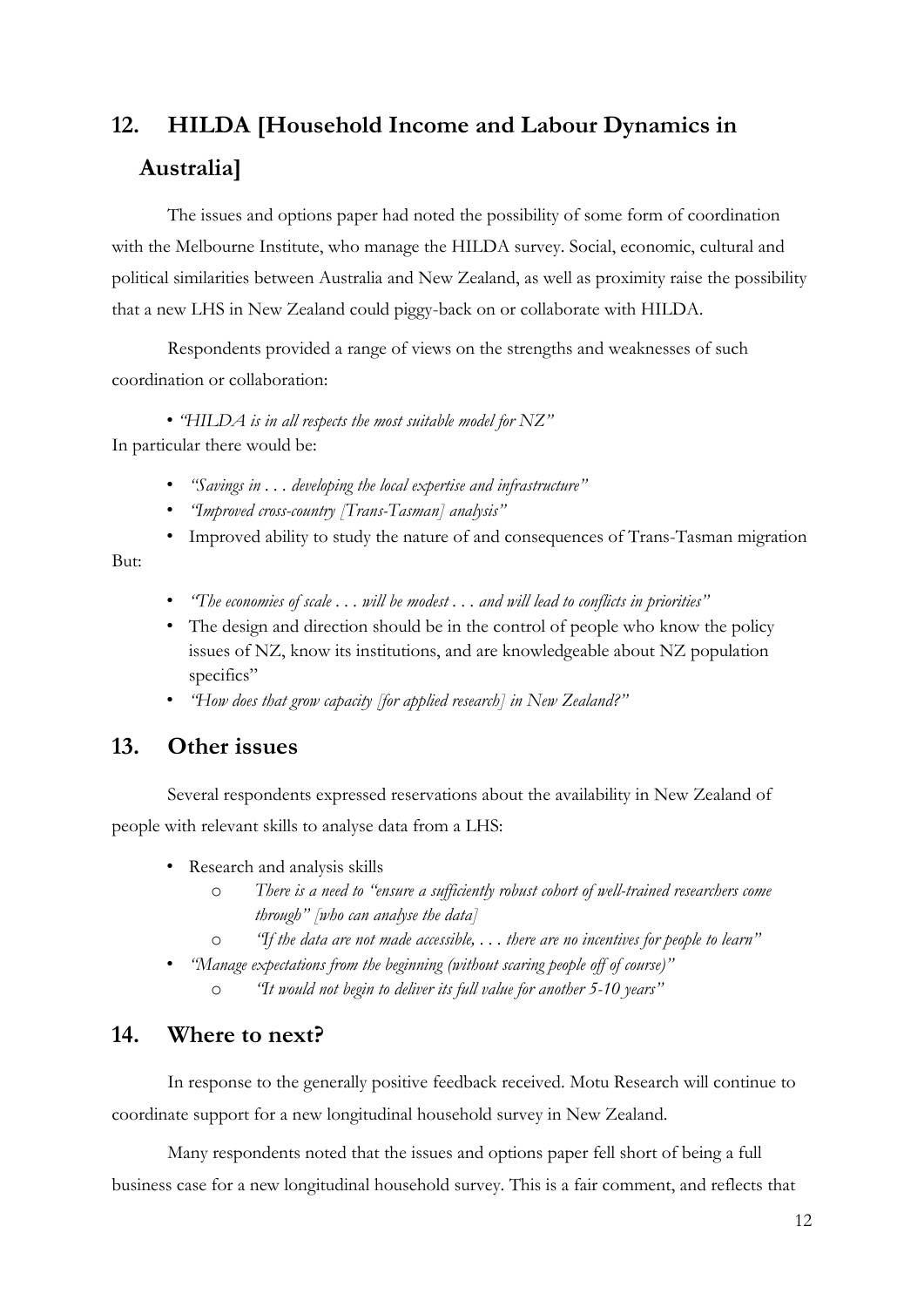the intention of the paper was to gauge the strength of support for the initiative, and to identify any significant concerns or objections.

Motu Research will prepare a more focused proposal/ business case that will articulate more clearly the value of a LHS – particularly in terms of the policy and research domains it would inform (and the potential to have *"dramatic effects"* on policy), and what a LHS would add to existing and developing data sources – in other words, its potential place in the national social science data infrastructure. Such a business case will also need to set out the details of preferred options for design and management, and develop reliable costings for the options.

Motu is also keen to stay in contact with others who are keen to support this initiative, or who are willing to work with us. One of the key challenges will be to identify potential funding sources and strategies, from a combination of public sector science and policy funding, and potentially from private sector contributors.

For further information, or to register your interest, please feel free to contact:

Dave Maré Senior Fellow, Motu Research PO Box 24390 Wellington Email: dave.mare@motu.org.nz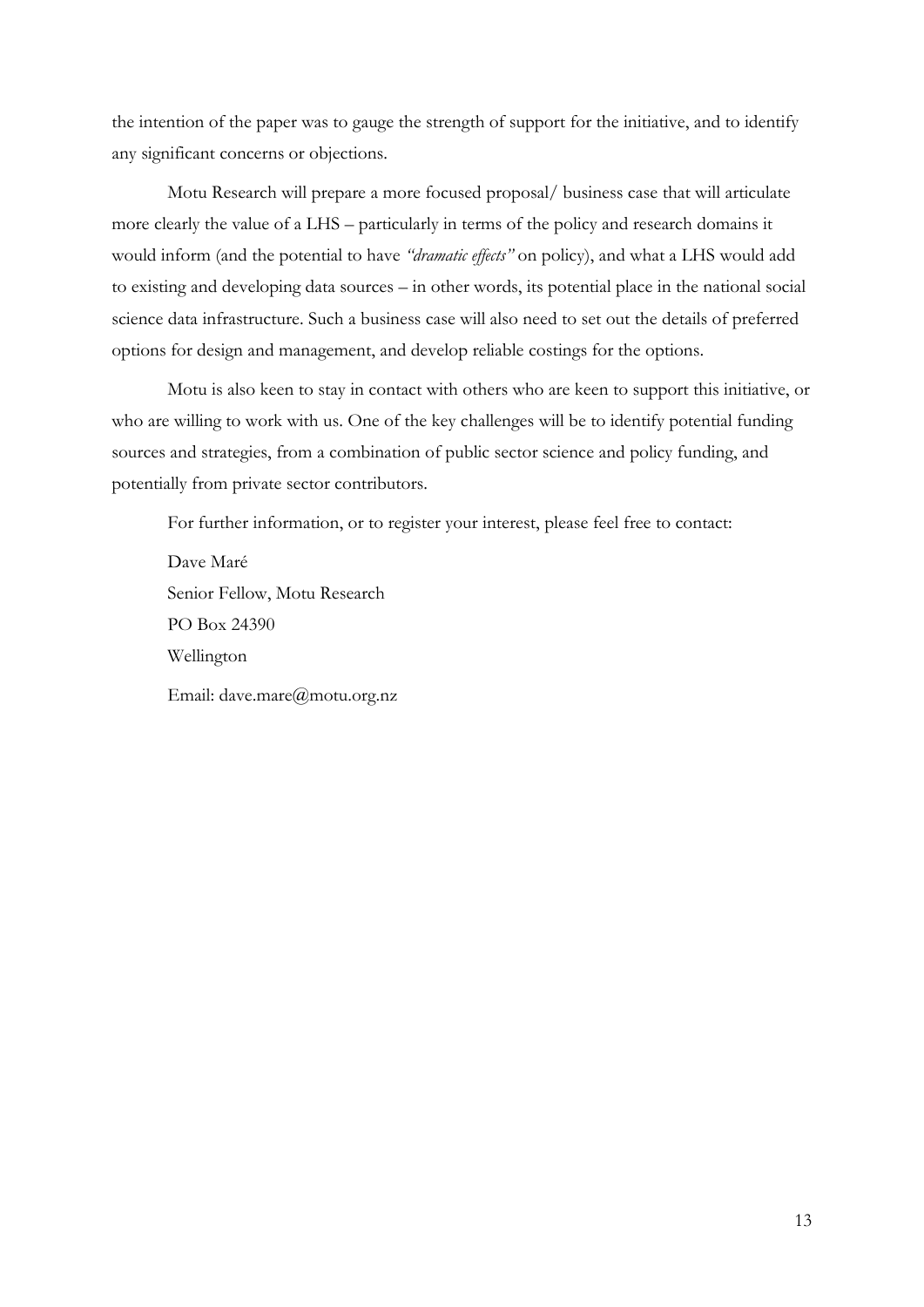# **15. Appendix One: Who provided Feedback?**

Scott Baldwin Manager, Research and Statistics (Acting) Research, Information and Monitoring Directorate Te Puni Kōkiri

Professor Tony Blakely Department of Public Health University of Otago, Wellington

Michelle Lloyd, Adele Bremner, Denise Brown and Anton Samoilenko Statistics New Zealand

Drs. Kristie Carter (Research Fellow), Ken Richardson (Biostatistician), and Fiona Gunasekara (Researcher, Health Inequalities Research Programme) Department of Public Health University of Otago, Wellington

Len Cook Public Policy Consultant Wellington

Valmai Copeland Principal Evaluator, National Research and Evaluation Unit Inland Revenue Department

Professor Jackie Cumming Director, Health Services Research Centre School of Government Victoria University of Wellington

Professor Peter Davis Centre of Methods and Policy Applications in the Social Sciences (COMPASS) & Department of Sociology University of Auckland

Jean-Pierre de Raad Chief Executive, New Zealand Institute of Economic Research

Sylvia Dixon and David Dundon-Smith Ministry of Business, Innovation and Employment (Labour)

Dr Jaikishan Desai Deputy Director, Health Services Research Centre, School of Government Victoria University of Wellington

Dr Brian Easton Independent Scholar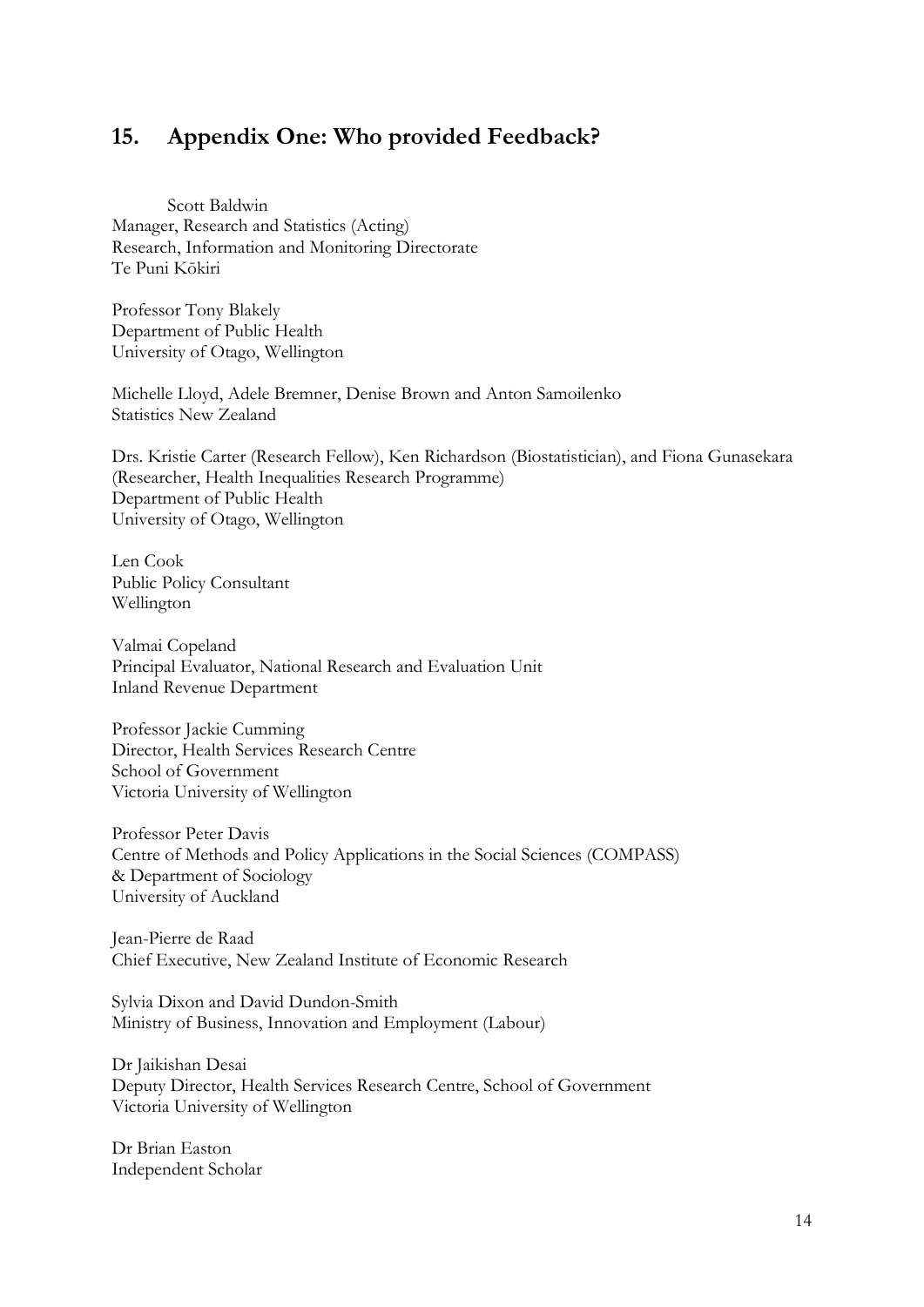Wellington

Professor David Fergusson Director, Christchurch Health and Development Study University of Otago, Christchurch

Dr Arthur Grimes Senior Research Fellow, Motu Economic and Public Policy Trust Wellington

Dr Mary Hedges Senior Research Fellow, Centre for Longitudinal Research University of Auckland

Dr Roger Hurnard Independent Economist Wellington

Dr Veronica Jacobsen Ministry of Business, Innovation and Employment (Science and Innovation)

Professor Stephen P. Jenkins Department of Social Policy and the Suntory and Toyota Centre for Economics and Related Disciplines (STICERD) London School of Economics and Political Science

Peter Johnston Manager Strategic Analysis and Research Strategy Policy and Planning Department of Corrections

Dr Denise Lievore Senior Policy Analyst, Ministry of Women's Affairs

Associate Professor Sholeh Maani Department of Economics University of Auckland Business School

Dr Carina Meares Senior Social Researcher, Research, Investigations and Monitoring Unit Auckland Council

Dr Philip Meguire Senior Lecturer, Department of Economics University of Canterbury

Dr Malcolm Menzies Research Manager, Commission for Financial Literacy and Retirement Income

Gerald Minnee Manager, Economic Research and Analysis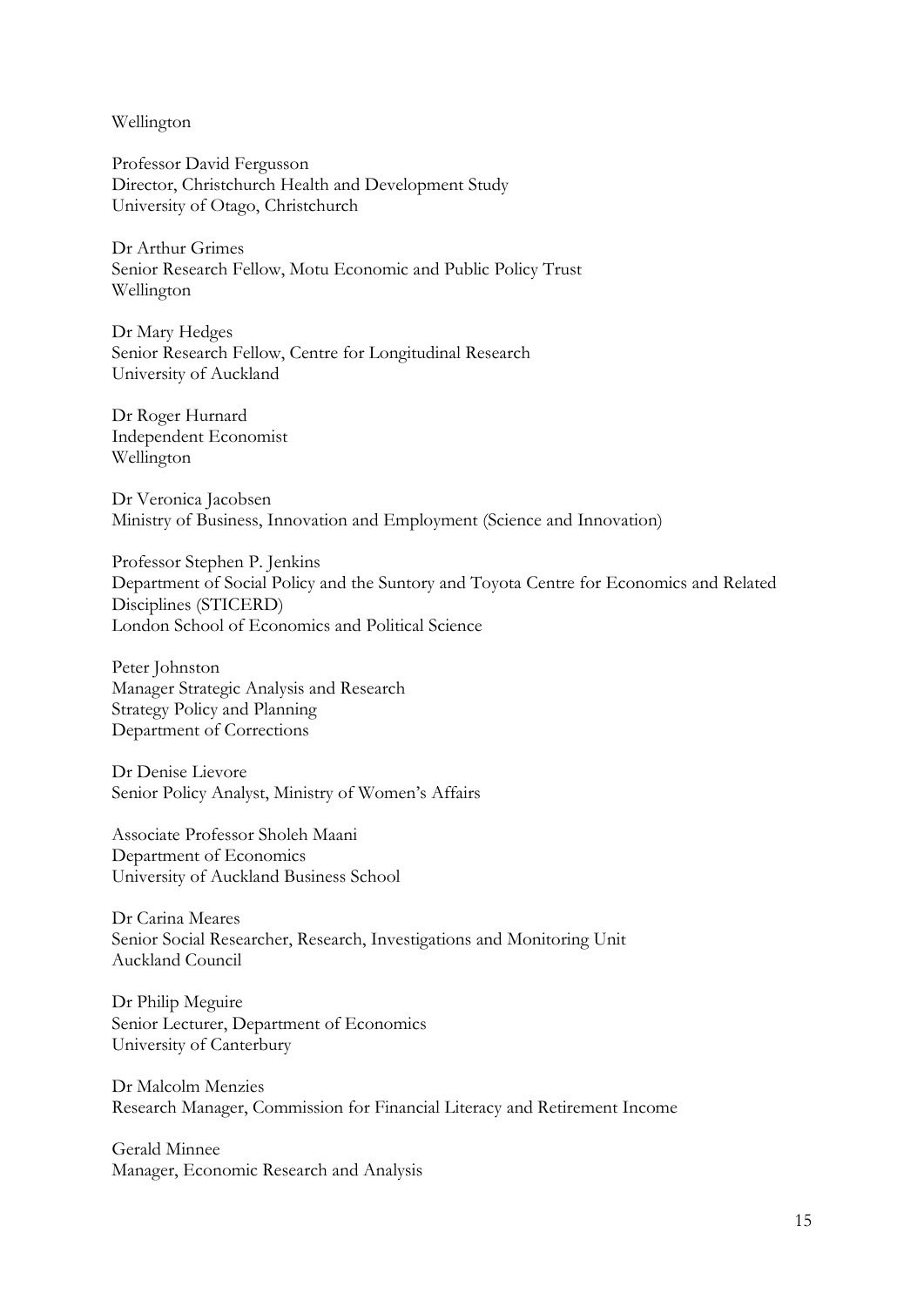The Treasury

Professor Philip Morrison School of Geography, Environment and Earth Sciences Victoria University of Wellington

Associate Professor Gail Pacheo Department of Economics AUT University

Dr Mike Pergamit Senior Fellow, Center on Labor, Human Services and Population Urban Institute Washington, DC

Professor Jacques Poot Professor of Population Economics, National Institute of Demographic and Economic Analysis University of Waikato

Professor Richie Poulton Director, Dunedin Multidisciplinary Health and Development Unit Dunedin School of Medicine University of Otago

Rosemary Ryan Research Director, Heathrose Research Wellington

Professor Steven Stillman Department of Economics University of Otago

Alison Sutton Strategic Analyst, COMET (An Auckland Council Controlled Organisation dedicated to promoting education and skills development in South Auckland)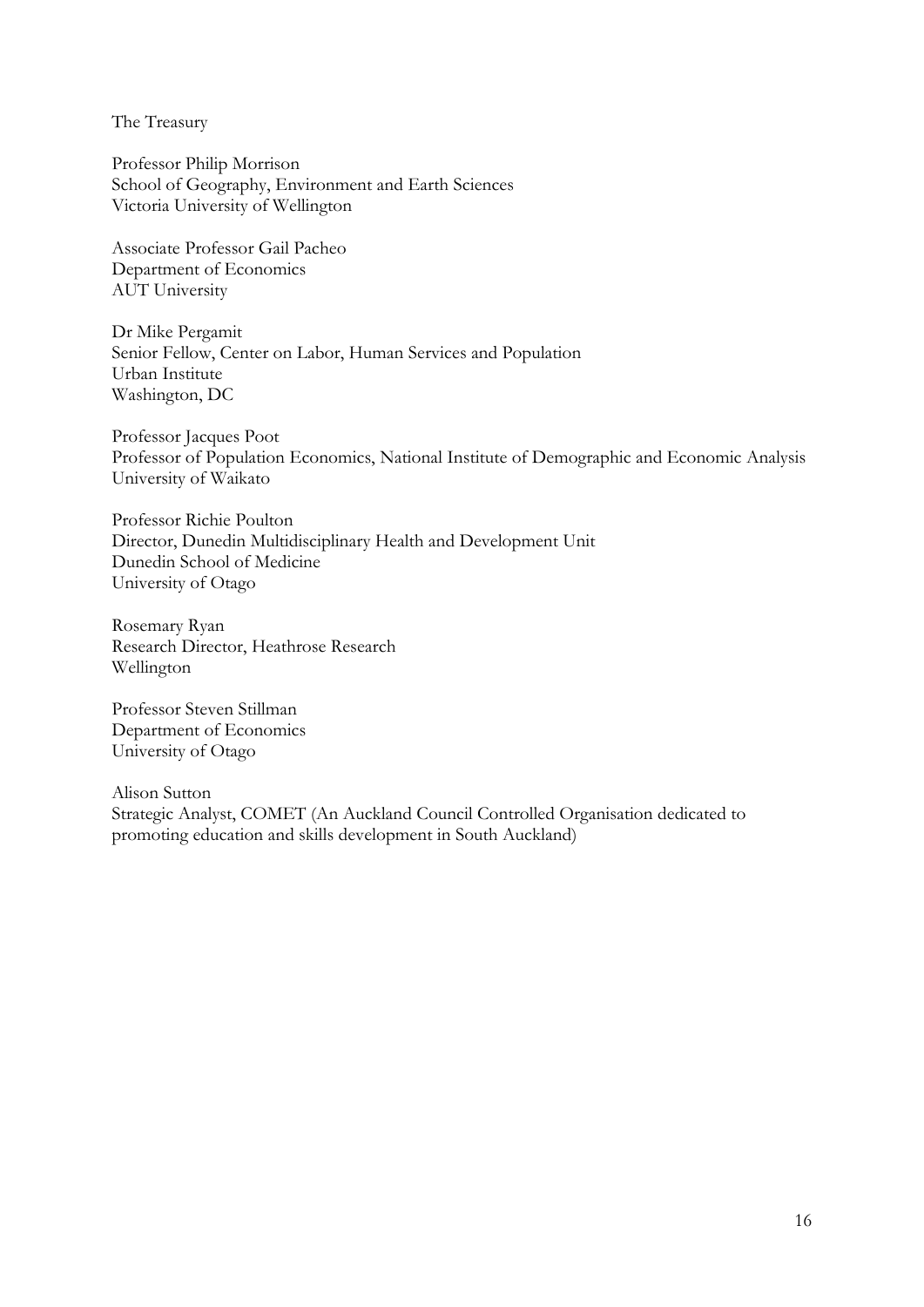# **16. Appendix Two: Feedback prompts provided to potential**

## **respondents**

# **Options for a new longitudinal household survey in New Zealand: Feedback sought**

We are seeking your feedback by 3 August on:

• the value and desirability of a new household panel survey in New Zealand;

and, if a new survey were to be instituted, on:

- core and periodically canvassed content;
- design and operational issues;
- innovation in content, design or operation;
- how data from a new survey should best be managed and made available to the policy and research community; and
- Governance, management and funding of a new survey.

*Please regard the following questions and issues as prompts for your comments – rather than something that needs to be rigidly adhered to. We are interested in your views, and do not expect everyone to have views on all topics.*

#### **CONTENT**

- **Subject domains**: In what areas of interest, research domains or on what policy issues do you think that a new household panel survey will be best placed to contribute to the knowledge base? In which of these have you a particular interest and why?
- **Alternative sources**: Thinking about alternative sources of data that can contribute to these areas (In particular, the existing New Zealand cohort studies, specialist longitudinal surveys, and existing and proposed longitudinally linked administrative datasets), in what way, if at all, do you think that a new household panel survey will make a significant additional contribution? Why or why not? Do you think this contribution justifies adding a new household panel survey to New Zealand's social science infrastructure, given the likely cost of a new household panel survey?

*If a new household panel survey were to be instituted:*

- **Core content:** What broad areas should constitute the core content of a new HPS, which is repeated in each wave and across all participating households? (Typically, the core content of the main international HPSs cover income, labour market and family dynamics).
- **Periodic content:** What other areas of content should be the subject of periodically administered modules? Examples might include household wealth, health status, current participation in education and training, literacy and numeracy, career aspirations, attitudes and subjective well-being, housing related decisions and expenditures. How often should such modules be administered?
- **New content:** What other new areas of content (for instance biometric data) should be considered?
- **Administrative links:** Should links to administrative data on panel members be pursued, and if so, which data? What do you see as the advantages and disadvantages of pursuing such links?

#### **DESIGN ISSUES**

 **Length of panel:** Should a new HPS have an indefinite life (subject to continuing viability and ongoing funding) or should it be limited to a defined period (such as the 8 years for SoFIE)?